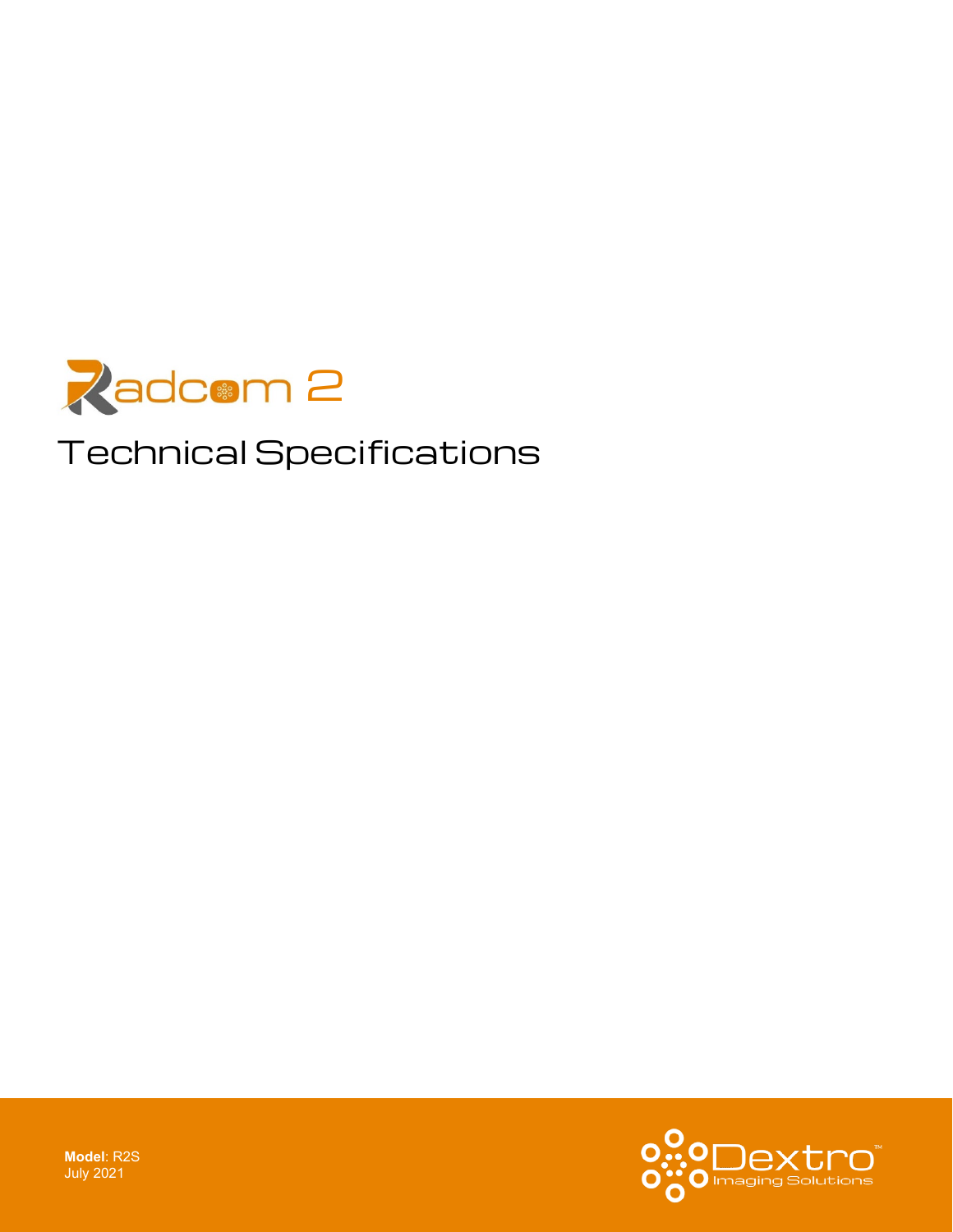## RadCom 2 Dual-PACS Workstation





**Powerful Processing up to Intel® Core™ i9**



**Nvidia® GeForce® High End Graphics**

#### Client Centric, Results Driven

Empower your radiology workforce with the RadCom 2 Dual-PACS Workstation, designed and developed to meet your radiologists' workstation requirements regardless of PACS clients or dictation systems.

#### Inspired, Reliable Design

The RadCom 2 integrates seamlessly into your radiology reading environment with a durable mid tower chassis, certified components and multiple monitor configuration options, delivering reliable performance and peace of mind.

#### Best-in-class Security

Every RadCom 2 provides secure, seamless access to your data – your most important asset.

#### Easy Manageability

Dextro Imaging Solutions features help save your radiologists' time and increase IT efficiency. The RadCom 2 supports two PACS, consolidating two traditional workstations into one highly efficient, secure workspace.

### A Single Point of Contact

The RadCom 2 includes Dextro Imaging Solutions' remote desktop support, providing your business with more flexibility – especially for hard-to-reach, remote locations.